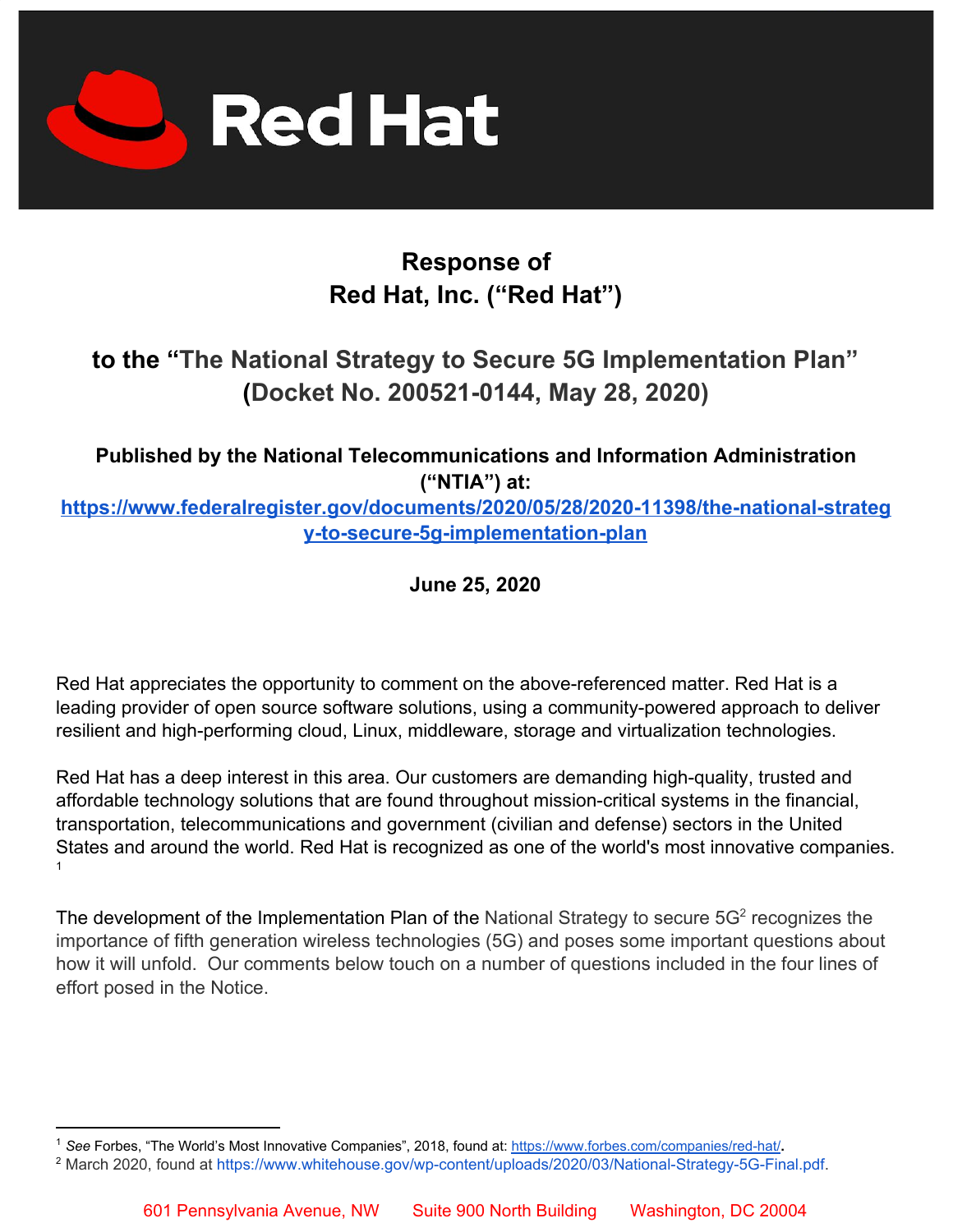

### **Introduction**

The widespread adoption of 5G technologies has the potential to make connectivity an even more powerful tool, transforming how we live and work for the better. The increases in network speed and capacity 5G offers will not just improve existing technologies such as video streaming but also enable entirely new applications that existing networks cannot easily support.

This opportunity is about more than the mobile networks that every citizen has come to rely on. It will touch on -- indeed potentially revolutionize -- a wide array of sectors, including automotive and connected vehicles; telemedicine services that can support real-time, high-quality video streaming in rural areas; manufacturing and supply chain; as well as the prospect for smart cities to reach their potential. As a leading voice of the IT industry observes:

"Beyond infrastructure investment, the use cases for 5G are projected to generate significant economic growth. In particular, the increased speed, capacity, and functionality of 5G networks will help to enable the next generation of data enabled innovations such as the Internet of Things (IoT) and artificial intelligence (AI). 5G networks will enable increased speeds and staggering amounts of data – mobile traffic is expected to grow by a factor of 4 from 38 exabytes in 2019 to 160 exabytes per month in 2025 (exabyte = one billion gigabytes)." $3$ 

To ensure, to the greatest degree possible, that this potential is both achieved and positive, the National Strategy Implementation Plan must rely on open interfaces and open source-driven technologies, including effective utilization of the cloud. The Implementation Plan should recognize that in all likelihood that rollout will build on a hybrid cloud model. 5G must be "open" so that a diverse pool of suppliers can compete to develop the most innovative, secure, and cost-effective products.

With each generation of wireless technology, the reliance on a hardware-dependent architecture has evolved into incorporating more agile, modular and componentized software solutions. In 5G networks, software can manage network operations and perform operations previously controlled by hardware through network virtualization and cloud computing. In existing wireless communications infrastructure, network performance hinges largely on the technical limitations and proper functioning of specific hardware. Through, for example, network virtualization, 5G networks will likely be less dependent on hardware limitations, as software can emulate the performance of different kinds of specialized hardware and be updated, replaced and repaired remotely.

This more software-centric approach, coupled with effective (especially hybrid) cloud computing architecture, can enable innovation on a massive scale and support new kinds of applications not possible on 4G networks. The **use of open source software supported by a known and recognized vendor** allows greater control by the user; facilitates greater confidence and resiliency by providing the enhanced ability to examine every aspect of code and change what's not working; increased stability due to less dependence on hardware which must be maintained and replaced regularly to keep up with changes.

<sup>3</sup> Information Technology Industry Council, "5G Policy Principles for Global Policymakers**",** June 18, 2020, p. 2 , citing <https://www.ericsson.com/en/mobility-report/reports>. Found at: [https://www.itic.org/policy/ITI\\_5G\\_Full\\_Report.pdf](https://www.itic.org/policy/ITI_5G_Full_Report.pdf).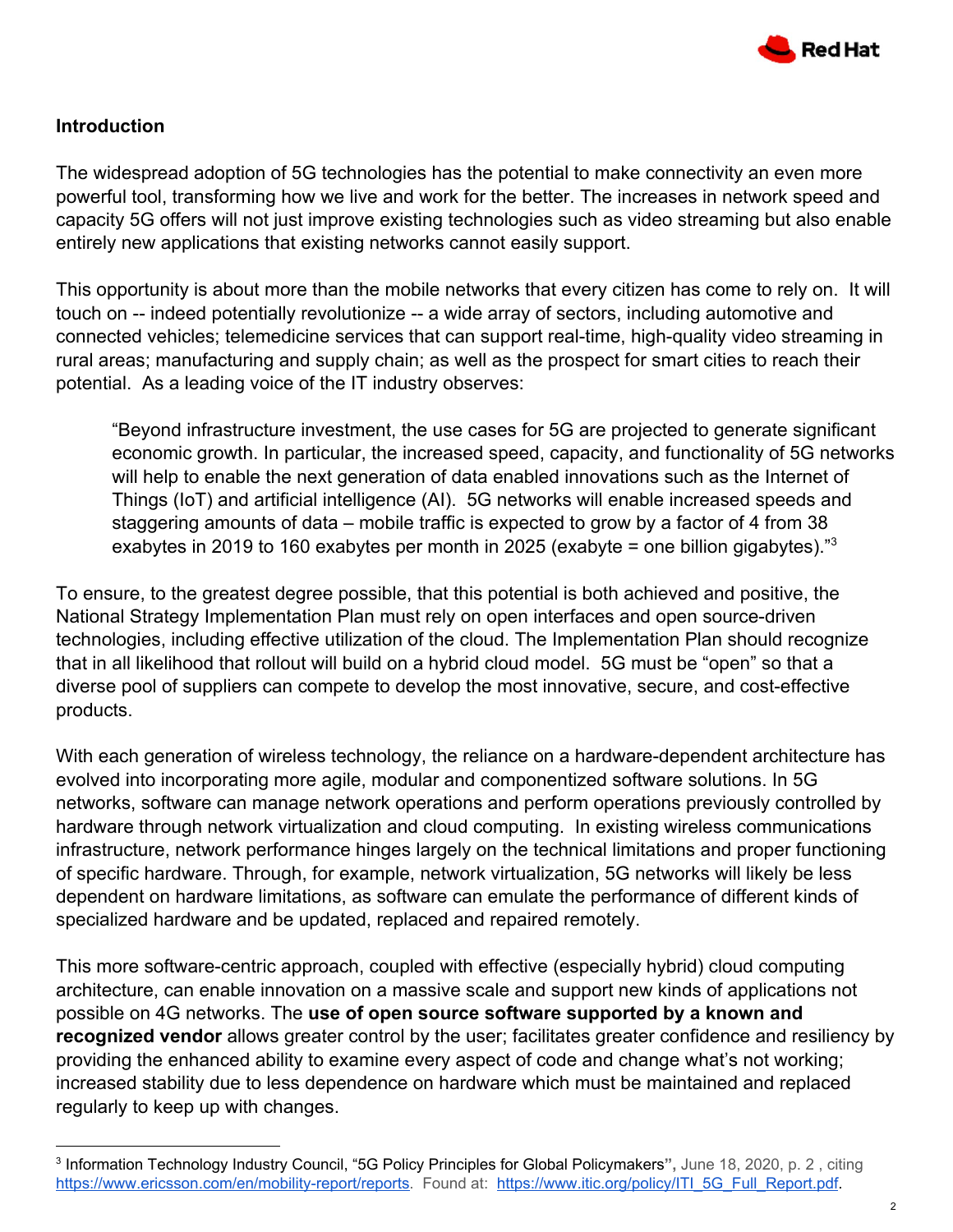

An important corollary to use of open source software, open interfaces can ensure that all the components of a 5G network, from the edge to the core, can more easily interoperate. This not only makes the user experience more efficient, it enables greater competition. Together, the combination of open interfaces and open source, especially when driven by effective hybrid cloud strategies, will most likely enable the full import of the potential of 5G.

### **Towards Diversity and Resilience in the 5G Ecosystem**

The dynamics and economics of reaching the full potential of 5G are, at risk of understatement, complicated and reflect an evolution of the marketplace over many decades. The stark reality is that a meaningful National Strategy and effective Implementation Plan must start with the fact that there is a global choke point facing the availability of essential 5G technologies in all facets of its architecture.

The efforts to promote the 5G ecosystem, unfortunately, rely on and encourage development and use of closed technologies that often prevent the integration of hardware or software from different vendors. This impedes competition and inhibits third parties from developing offerings that will work with those systems. Rather than facilitating a "plug and play" approach to the rollout of 5G, it exacerbates vendor dependency and technology lock-in, and contributes to driving up costs. It also jeopardizes efforts to promote reliability. With a heavy reliance on closed technology from only one provider, the reliability and trustworthiness of the network is risked if the provider becomes unable to maintain these technologies.

Each tier of the 5G network ecosystem can be seen independently in this light.<sup>4</sup> Take, for example, the radio access network (RAN) layer at the edge of 5G networks. The radio access network relies on various hardware and software components working together to foster connectivity between devices like smartphones, connected vehicles, and sensors and the network core. The use of closed, black-box architectures by some companies prevents their technology from easily, seamlessly, and securely working with technology from any other provider, limiting innovation and competition in the RAN layer.

In response, companies new and old, in the United States and globally, are applying this open approach to the 5G space, both at the RAN layer and beyond, with hopes of driving even greater vendor diversity, resilience and promoting innovation and economic growth. This is a reflection of the growing recognition by many in industry that collaborating around a set of open approaches are vital to their business and a robust 5G network, just as they are vital to national security and the economy. Open technologies have been critical to the success of generations of technological advancement, including the Internet itself.

<sup>4</sup> Discussion of 5G often assumes that it is merely an update of prior generations of mobile networks. While 5G entails similar qualities as found in 4G and its predecessors, it is at its core a fundamental shift in its breadth and scope. 5G, as highlighted above, utilizes an unprecedented amount of software, is less hardware-centric and seeks to effectively utilize strategic assets via cloud computing (especially through a hybrid cloud model). A meaningful National Strategy Implementation Plan will necessarily require industry and governments in the United States and abroad to agree on a common model that clearly defines what 5G infrastructure entails and to reach a common understanding of various tiers and implementations that are now underway and foreseeable in the future.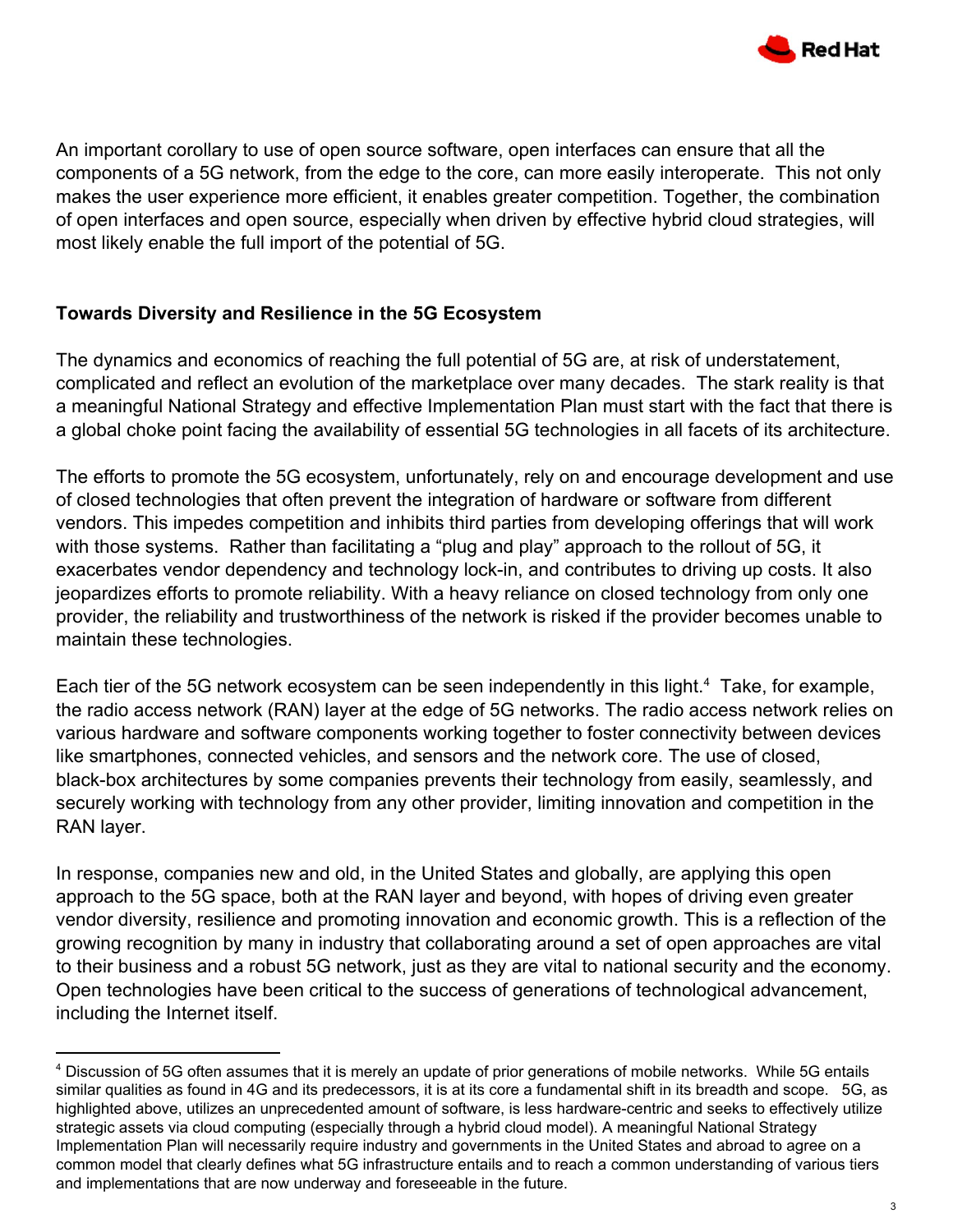

The O-RAN published specifications<sup>5</sup> is a multiplier, potentially enabling exponential growth in 5G by fostering healthy competition in software communities. Contributors define open specifications so that components from different companies can work together to form a "best of breed" solution. Industry efforts like the O-RAN standard break down "walled gardens" and drive innovation.

### **Next Steps**

The NTIA Notice asks how the United States Government (USG) can best facilitate the domestic rollout of 5G technologies and the development of a robust domestic 5G commercial ecosystem? Below are some broad recommendations on how to approach this challenge. We also call to your attention other, more detailed approaches that have been published.<sup>6</sup>

First and foremost, **governments should pursue national 5G strategies promoting the adoption of open architectures and open source-driven cloud technologies**. A clear policy statement that recognizes the power of open innovation would capitalize on the strength of the software development and computing industries and ensure that small and large firms alike could be globally competitive in 5G.

As part of national 5G strategies, governments should also **use existing promotion authorities and procurement mechanisms to advance open 5G technologies**. For example, in the United States:

- The Department of Defense should use its procurement authorities to fast-track and give preferred consideration for 5G solutions that utilize open architectures, especially O-RAN and open source cloud technologies, in its 5G infrastructure pilots.
- The Federal Communications Commission should encourage industry to only fund the purchase of 5G telecommunications equipment that utilizes open architectures.
- Encourage participation in the recent initiative launched by NIST's National Cybersecurity Center of Excellence (NCCoE) to work with industry to to demonstrate how 5G architecture components can provide security capabilities that can mitigate risks and meet industry sectors'

<sup>5</sup> [https://www.o-ran.org/specifications.](https://www.o-ran.org/specifications) "O-RAN Alliance members and contributors have committed to evolving radio access networks around the world. Future RANs will be built on a foundation of virtualized network elements, white-box hardware and standardized interfaces that fully embrace O-RAN's core principles of intelligence and openness. An ecosystem of innovative new products is already emerging that will form the underpinnings of the multi-vendor, interoperable, autonomous, RAN, envisioned by many in the past, but only now enabled by the global industry-wide vision, commitment and leadership of O-RAN Alliance members and contributors."

<sup>6</sup> See generally, Information Technology Industry Council, "5G Policy Principles for Global [Policymakers](https://www.itic.org/policy/ITI_5G_Full_Report.pdf)**",** June 18, 2020 cited above.